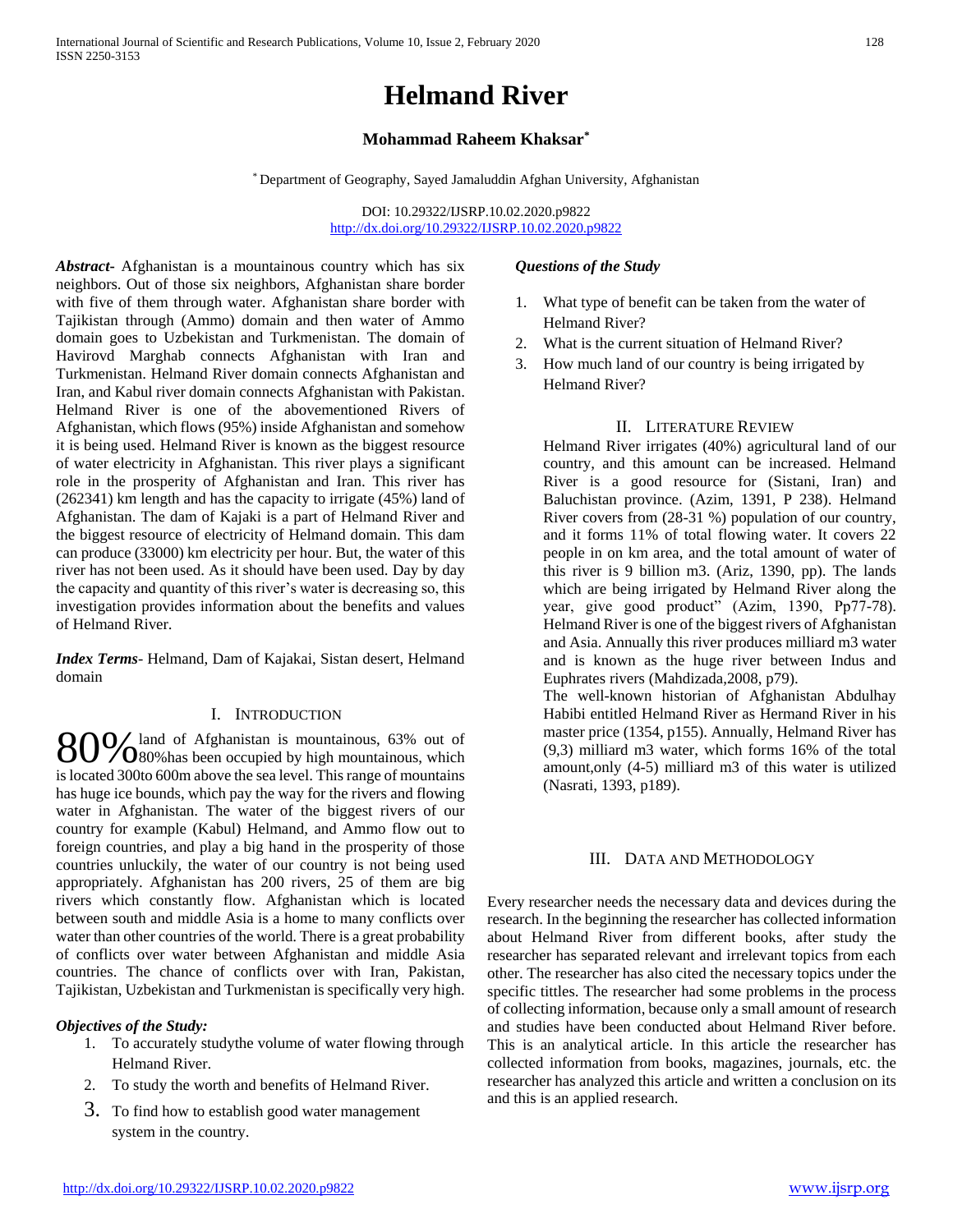### *A. The Benefits of Helmand River Cultivation*

Water play vital role for the improvement of cultivation and agriculture. Several projects have been founded in Afghanistan for the advancement of agricultural activities and production of energy, for instance the dames of Ghazi, Qarghi, Sultan, Sard, Pararood, and the projects of Nadali,Nahri sarj Darveshan, Khansheen etc. Despite the establishment of those projects still (50- 75%) land of our country either suffer the lack of water. Using the existing resources of water appropriately increases the amount of production. For that reason, to make new water dams and bring reforms in the system of irrigation and cultivation.

Helmand River is one of the biggest rivers of the country and covers half of the part of Afghanistan during the year, this river flows distort so it is not used properly. In after times people who lived in those areas suffered from the lack of water, so the government decided to make some dames and streams. So, for reaching to this purpose, the started some developing projects over Helmand River, for example Baghra, Margi, Nadali and so on. At the moment Helmand River can irrigate (386000) km land. If the water of this river is managed and used accurately, it can irrigate more land than (38600km,) and the remaining water should be sent and sold to Iran. Helmand River in Sistani are and through it. They produce; earn wheat, watermelon and graphs etc. (http // www. Wolas – ghag .com)

Helmand River also paves the way for too much agricultural land to be irrigated. Along its way many developing projects have been founded, which boost the sector of cultivation, the dam of Nadali has been built over Helmand River, which irrigates (8900) hectare of land. Out of this dam. Irrigate (6700%) hectare land of Nada Ali and (2200) hectare land of Babaje district. The water of this project is taking from Helmand River by Bajhra stream. The abovementioned dam has (314) km length and has been using so far.Marja is another dam, which has been built over Helmand River. Marja has (192km) length and has the capacity to irrigate (8100) Hectare land. Helmand River also irrigates (1000) hectare land in Grashak district and improves daily. A lot of agricultural land has been discovered with the establishment of Shamalan cannel, this cannel is known as the big reason for the beauty of this area. Darwishah is another dam, which takes its water from Helmand River, and has the capacity to irrigate land of (20300) hectare.

Nehari siraj is other dam which uses the water of Helmand River. Based on some accounts, this dam irrigated (24000) hectare land in. And it has to (6700) at the movement; wild environment and the fast evaporation of water are the problem for this dam. Helmand River also irrigates (400000) acre land underneath Kajakai, which ensures a good production during the year. Helmand River has too many benefits for instance, it irrigates the land for cultivation, boost the capacity of water electricity and plays key part in the cultivation of many areas and boosting national economy. If the water of Helmand |river is used appropriately, and according to the modern technology it can provide us with the following benefits.

- (1) Water energy.
- (2) Excavation of cannels for the expansion of cultivation.
- (3) Preventing the lands from the floods.
- (4) Keeping of water.
- (5) Building the farms of fishes.
- (6) The improvement of jungles and parks.
- (7) The expansion of meadows, flowers and entertaining places.

Even though Helmand River is the biggest river of our country, it does not help Afghan people, because of the negligence of the government. A lot of water of this river goes out of Afghanistan and enter to Iran. At the moment the people of Farah and Nemroz suffer from the lack of usable water. Based on some reports, the people of Zarnge city buy water from the tankers, which are very expensive and unhealthy including the fact of that Helmand River makes its way and flows in this province. Unfortunately, the people of this city "Zarange" have not used the water of this river so far, either for irrigation or drinking. Some researchers say it is the negligence of Afghan government which does not have a good policy for managing the water. If the water of Helmand River is used and managed properly, it will solve many problems and improve national economy.

Many deserts exist in Afghanistan, especially along both sides of Helmand River. Those deserts are without agricultural activities and using. If the government makes dames over Helmand River those deserts will be irrigates and will solve many problems. According some accounts, at the present time about (6-9) millionhectare land of Afghanistan's and can be cultivated. Out of that (5/5 hectare has the capacity to be irrigated, but unfortunately only (2/1) million-hectare land of our country is being irrigated. (7%) products of cultivation in Afghanistan come from fertilized land. Every year Afghanistan imports cultivation's goods from foreign countries about four (4) million dollars. If we spend that much money inside our country for the improvement of cultivation, this will have a good result. But unluckily, currently only (30%) water of Helmand River is used in Afghanistan and remaining (70%) goes to Iran and the people of Iran use it.

Iran has made water dam over Helmand river without allows of Afghans government, so if the water of Helmand River is used inside Afghanistan, it will solve many problems (Http: // www. Wolas.com). Even though, Helmand River goes through the southwestern part of our country, the people of Helmand still suffer from the lack of water. And enough water does not exist for cultivation activities. Currently (65m3) water per second flows from Helmand River to Bajhra cannel and irrigates (70%) land of Nadali. Currently, streams water can irrigateso thou sand acre land; however, (100) thousand-acre land is under cultivation in Nadali.

According to the officials, much of the water of those streams is used by authoritarian for the irrigation of abutted lands. On the other hand, cannels do not work well. Additionally, people do not have enough water for irrigating their lands in Marja so; the people of this area are obligated to abandon their houses and migrate to other places. At present 300 water pump has been installed along the cannel of Baghra. Those pumps extract water from Baghra and decrease the amount of water. This is unprofessional act and gives little benefits (8 Am. Of/ 1395/ 03/ dam – kajakai- Afghanistan –  $2/$ 

## *B. The Benefits of Helmand River in the Production of Energy*

Afghanistan has many resources of energy production. The master plan of electricity energy shows that, Afghanistan has (24000) megawatts potential energy. Out of (24000) megawatts potential,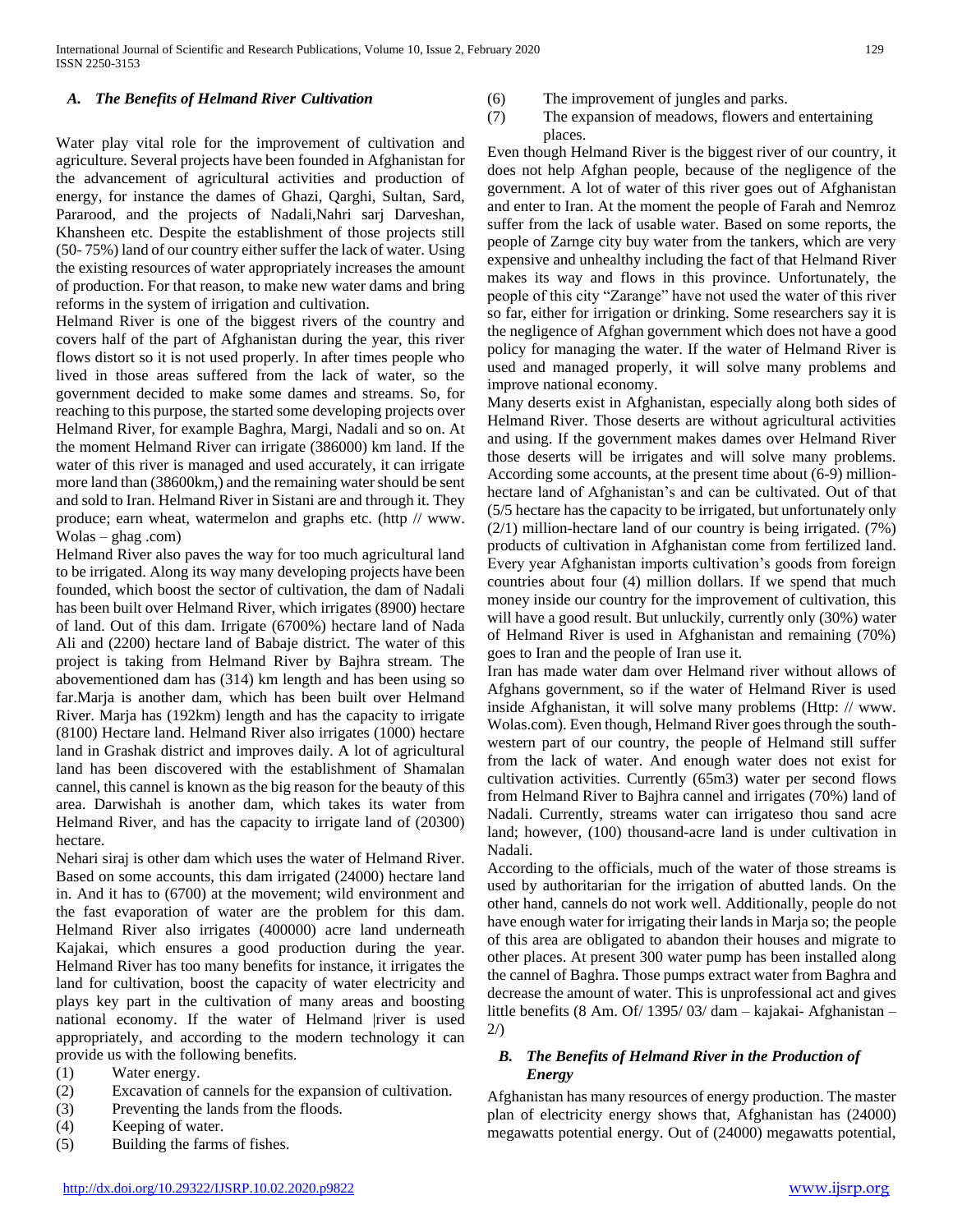(23000) come from the rivers. The remaining (1000) megawatts potential come from the resources of heating energy Helmand River has (2vo) watts potential, (66: v1.). Helmand River and its contributors are totally adequate for electrical energy. Generally, Helmand river has (9, 3) milliard, water annually. Only one milliard m3 of this water is used. And the remains water freely flows to Iran and plays a big hand in the prosperity of Iran.

It should be mentioned that Helmand River has the potential of (270) megawatts electricity. Now, only the amount of (44, 8) megawatts electricity is produced from it. If the water of Helmand River is adequately used, from one hand Afghanistan can be selfsufficient from the perspective of electricity, and from the other hand Afghanistan will be able to produce some electricity to neighbor countries. This act can convert our country to water electricity producer and exporter country.

Afghanistan is known as a country, which water electricity in the region from the neighbors, only in (1390) Afghanistan imported energy at the east of (6) milliard dollar from, Tajikistan, Uzbekistan, Turkmenistan and Iran. Helmand River is full of water, and dams can be made over it. If the government makes dams over Helmand River, it can prosper the country and improve economy. The dame of Kajakai has been built over river, which is one of the biggest establishments of electricity in Afghanistan. The abovementioned dam has the capacity to (3000) kilo watts electricity per hour. This dam helps in giving electricity to Kandahar, Grashak and Bost, and helps in industries. The dam of Kajakai is one of the largest dams of Afghanistan which does not only help in the production of electricity, but also being used in the irrigation of cultivation's lands.

The dam of Kajakai is located in 32 grades, 9 minutes and (2, (second of northern latitude, and (64) grades (46) minutes and (26) seconds of eastern longitude the agreement of building this dam came up in (19 46) by Morisson company. The location was also discoursed, marked as Helmand province, Kajakai district and next to Grashak at 100km. The building process of this dam started in (1950) and ended in (1952). Irrigation of lands and production of electricity were the goals of this dam. The fundamental figure of this dam was to control the water of floods and use the water of this dam when required. This dam kajakai is (100) m high and (275m) long the length of it is 58m and the width of it is 2km. this dam has two tunnels, one tunnel works to irrigate the land of cultivation, and the other hand is for the production of electricity (751: 3). Kajakai is a big dam in Grashak which has some characteristics as below:

- 1- Height (100m).
- 2- The length of dam in upper area (275m).
- 3- The width of dam in lower is (2om.)
- 4- The land and sand, which have been used for full the dam is (3 million m3).
- 5- The length of lake is (58km).
- 6- The middle length of lake is (2km).
- 7- The amount of soul and rocky material, which have been used, is (3225000m3).

# *Water using tunnel:*

1- The length of tunnel is (717m).

- 2- The height of tunnel is (1060m).
- 3- Width (10,30m).

# *Electricity Tunnel:*

- 1- Length (575m).
- 2- Height (10, 60m).
- 3- Ultimate width (10, 36m).
- 4- The amount of concrete in both tunnels is (1211m3).
- 5- The amount of power get from Kajakai dam is (120000) kilo watts.

The dams of Kajakai and Baghra are the biggest resources of the water, which are located over Helmand River. The dam of Kajakai has the capacity to produce (60000) kilowatts electricity and can be increased to (100000) kilowatts currently, this dam (Kajakai) has (250) million m3 water. If the height is increased by 1o m, the source of water can be increased to 3, v milliard m3.

Kamal Khan is another dam, which is under- work. This dam will be built over Helmand River, the construction of this dam need 78million dollars, which will be given from the budget of Afghanistan. This is the third biggest dam in Afghanistan, which will have the capacity of 9 megawatts electricity, and will have the capacity to irrigate (80) thousand-hectare land. With the establishment of Kamal Khan Dam, the (5000) old water management system will active again in Afghanistan. The abovementioned dam is vital for Afghanistan and region, which can put impact on social and economic statues of people. Efforts are being made to accomplish the affairs of this dam ahead of time, according to the material of convention. This dam can give relief to the historical area Sistan and can change this area to the center of civilization and culture. And also, this dam can increase the credit and goes to Afghanistan and can improve the management of water. This dam, which will be built over Helmand River, in Nemroz province Chabahar Barjak area, will have lower source of water compared to the dam of Herat's Salma dam, and Farah's Baksh-Abad dam, but the quality of this dam water is very high. This dam will be built in a flat area.

According to researchers Kamal Khan dam will have the capacity to save (25) million m3 water and can help in the management of about (1) milliard m3 water. The design of building this dam was shown in the time of Sardar Mohammad Dawood Khan government (1970,) and because of civil conflicts, the design did not convert to reality. By building this dam the amount of benefits of Helmand River can be increased. The area of Kamal khan dam has little gradient and is covered by desert. The height of Kamal khan dam is (16m). This dam saves little water than Salma dam, but can saves much water.

Kamal Khan dam is locating in (29) grades (2) minutes, and (57) seconds of northern longitude, and (6) grades (52) minutes and 11 seconds of eastern longitude. Kamal Khan is located (18km) away from the north of Charbak district, and 95km away from the capital Nemroz province Zarang (www. BBB.com/ Pashto/ Afghanistan-3965=6148) the building of Kamal Khan Dam can increase the agriculture production of Nemroz province and can prevent the damages of floods. If this dam is built according to international standards it can convert Nemroz province to a source of crops. Kamal Khan dam can also give employment to unemployment,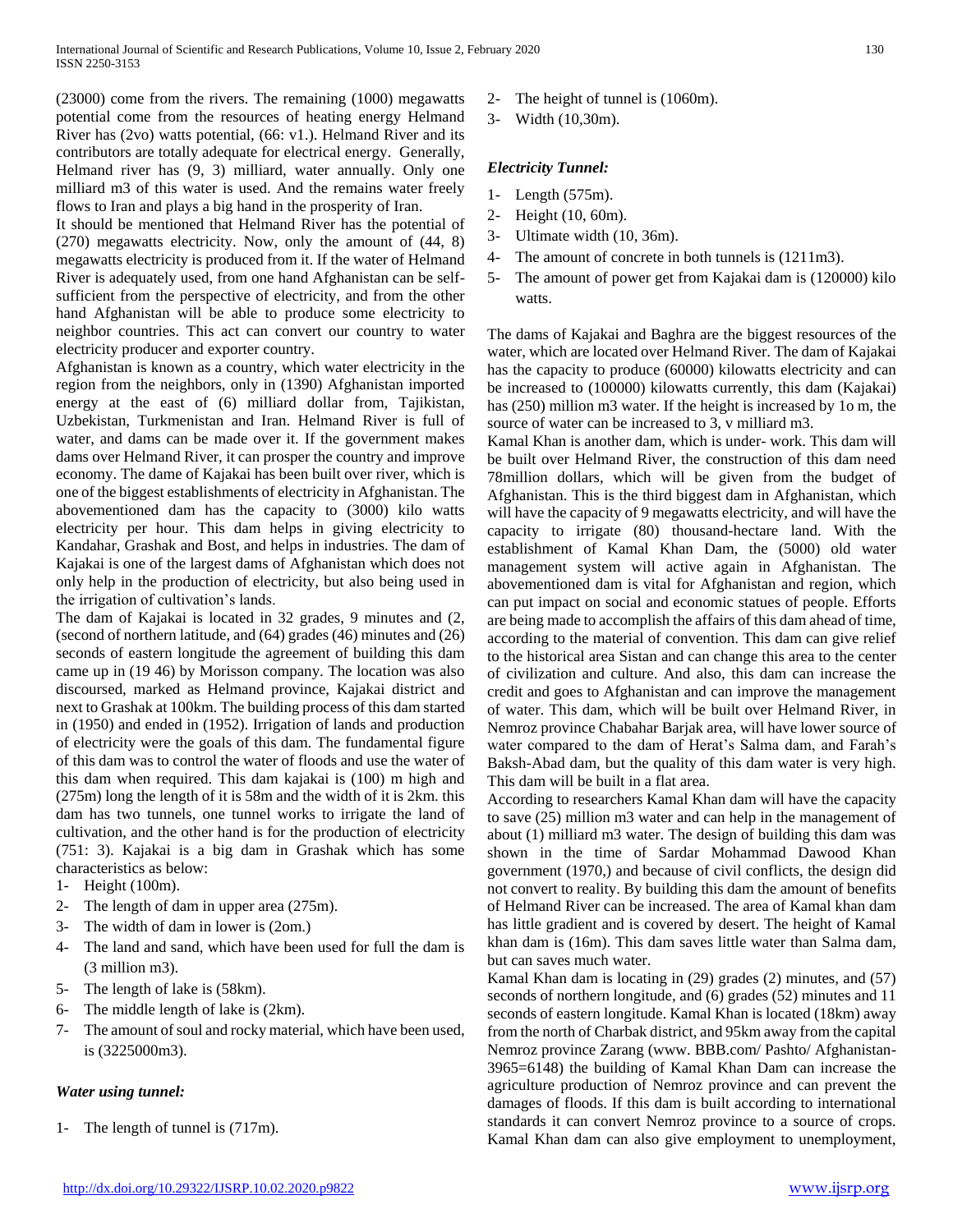poor Afghans, Kamal Khan dam 3400m length 320m width and from (11- 6 m height and can find jobs for 100 thousand Afghans. (Www- 1 t v news.

New researches show that the annual amount of water of Afghanistan (75) milliard m3, out of that only (25or 30) milliard m3 is used for cultivation, and the remaining 75% which is equal with so milliard m3 goes out of border and flows to Pakistan and Iran. Internationally, one m3 water has one and a half or two-dollar cost, so recently Iran sell the water in this cost to Kowit, but the water of Helmand River freely goes and flows to Iran. If we sell our country's water to foreign country' (1m3 per dollars) we will have (5) milliard dollar every year, which will be a huge income to Afghanistan. So, we will not need any country to help us. We can say that (5) milliard and dollar will be added to national budget which is more valuable than the gas, oil and copper of Afghanistan. As Iran recognize its oil as its national property and sell it to foreign countries, we Afghans have right to sell out water to Pakistan, Iran other northern neighbors, and boost our economy (http: //www.af.com.).

## IV. RESULTS

This article brings us to the result, that Helmand River is one of the biggest rivers of Afghanistan, but as it is appropriate, it is not being used. Currently, (30%) water of this river is used inside Afghanistan and (70%) goes out to foreign countries Iran use this water for the prosperity and improvement. In afore times some amount of water had flowed to some parts Afghanistan, Iran government has prevented it by making dams cover this water, so Iran brings this water through tankers and sells it to afghans people in Nemroz province big amount of water of Helmand River flows to Iran. If this amount of water is flanged and managed property, it will increase the amount of cultivating production, and it will solve the problem of electricity, and can lead Afghanistan to be a self-sufficient country so, Afghan government can use. Helmand River as a political pressure against Iran, and it is a good political device against Iran.

## V. DISCUSSION

The result of this article shows that Helmand River is one of the biggest rivers of Afghanistan. This river covers much of the cultivating land of our country. The deserts which are located at the sides of this river are not being cultivated, because of the bad management of water. If other dams are built along this river, from one hand it will irrigate barren land, and from the other hand, it wills the capacity of water electricity.

Currently a notable change has accrued in the water of this river. The main reason of those changes is the elimination of jungles, and continuous drought. As well as, the amount of its energy production has also decreased. For instance, Kajakai dam produced (120) megawatts electricity in afore times but has decreased to (30|) megawatts recently. Generally, Helmand River has the capacity to produce (270) megawatts electricity, which shows the little usage of its resource. The amount of water which Helmand River irrigates has also changed. The best instance of this is Nehari-al –Siraj dam, which had the capacity to irrigation  $(24000)$  hectare land  $- (39-)$  in afore times, but has decreased to (7000), or (6700) recently.

The biggest reason of this reduction is the improvement of deserted environment and quick evaporation. Including in fact to the that Helmand River flows to the south western parts of our countries but still people suffer to the lack of water in Farah and Nemroz provinces. People buy water from the tankers of Iranian people with a very high cost and use them. If the water of this river is flanged and managed properly, so it will solve many problems. The building of Kamal Khan dam will increase the capacity of cultivating land and increase the capacity of electricity. So, this will make our country self-sufficient.

## VI. CONCLUSION

This article shoes, that Afghanistan has water's resources above and under land, from those resources. One resource is Helmand River. The water of Helmand River has not been used adequately and is used only a little bit. Despite the fact that, basic foundations, like electricity dames and other can make Afghanistan a selfsufficient country, and the problem of pollution can be eliminated. If the water of Afghanistan especially the water of Helmand River is used appropriately, so that will pave the way for the betterment of jungles, postures and other plants and trees. Including. In fact, that Afghanistan has a big amount of flowing water, this water is little used, and freely goes out to foreign countries this water plays a big hand in the prosperity of those neighbor countries.

Helmand River covers much of the land of our country, but because of little usage of Helmand River, and this land is totally deserted. During summer and spring, the water of this river gets fast, and destroys to much agricultural land. This condition gives damage to Afghanistan instead of benefits. If the water of this is used appropriately, the destruction of the land will be prevented, and on the other hand, this act will be effective for the production of electricity and improvement of cultivation. Kamal Khan Dam can increase the benefits of Helmand River. The result of this research shows that during the years of (2000-2001) the amount of this water has increase by 48million, m3 that shows (98%) reduction in its real flowing. Additionally, this research shows, that (30%) water of this country is used inside Afghanistan and (70) water of this river flows to Iran.

## VII. SUGGESTIONS AND RECOMMENDATIONS

The following suggestions have to be presented about this research.

- 1- New dams have to be built along the Helmand River, to give benefits for the cultivation and electricity.
- 2- The dams which were built before over Helmand River have to be supervised, and its capacity has to be expanded.
- 3- Iran is using the water of Helmand River, and does not give any payment.

So, Afghan government has to prevent the additional water from flowing to other country.